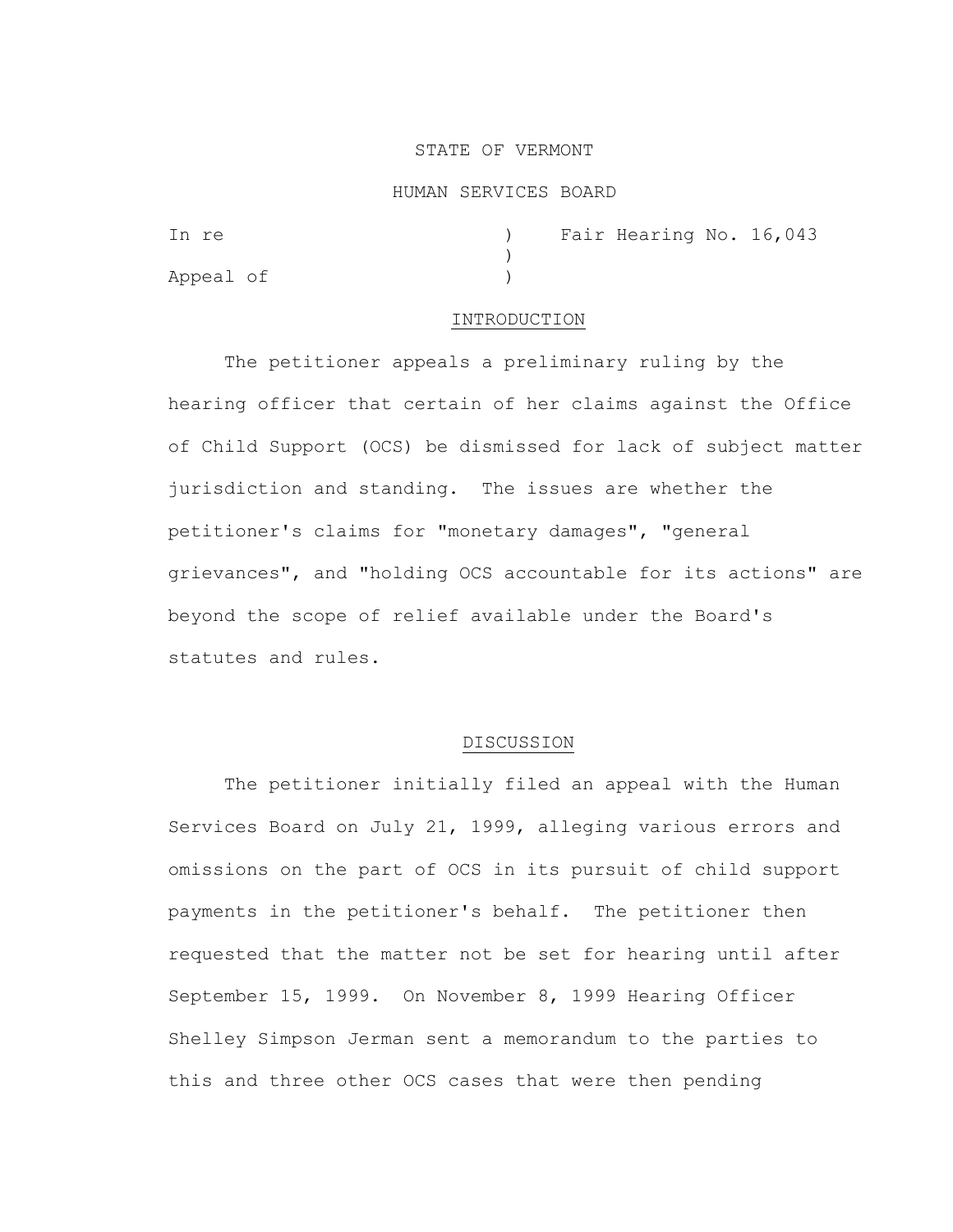soliciting written legal argument regarding the jurisdiction of the Human Services Board to hear any appeals involving actions by OCS.

In an "Interim Ruling on Jurisdiction" dated February 25, 2000, that hearing officer determined that the Board had jurisdiction to hear "general grievances" against OCS (as opposed to "claims regarding collection remedies . . . or any claim contesting the validity of the child support debt owed", which were determined to be within the exclusive jurisdiction of the Family Court). Neither of the parties to the instant matter (nor those in any of the other cases affected by the Interim Ruling) takes issue with this ruling. The matter was then set for hearing before this hearing officer on April 7, 2000.

Following continuances agreed upon by the parties, the matter was scheduled for hearing on June 30, 2000. On that date the hearing officer met with the attorneys for the parties. At that time the petitioner's attorney represented that the petitioner had no prayer for relief in the matter other than a claim for monetary damages against OCS for its past errors and omissions in handling her child support case. The petitioner's attorney specifically stated that the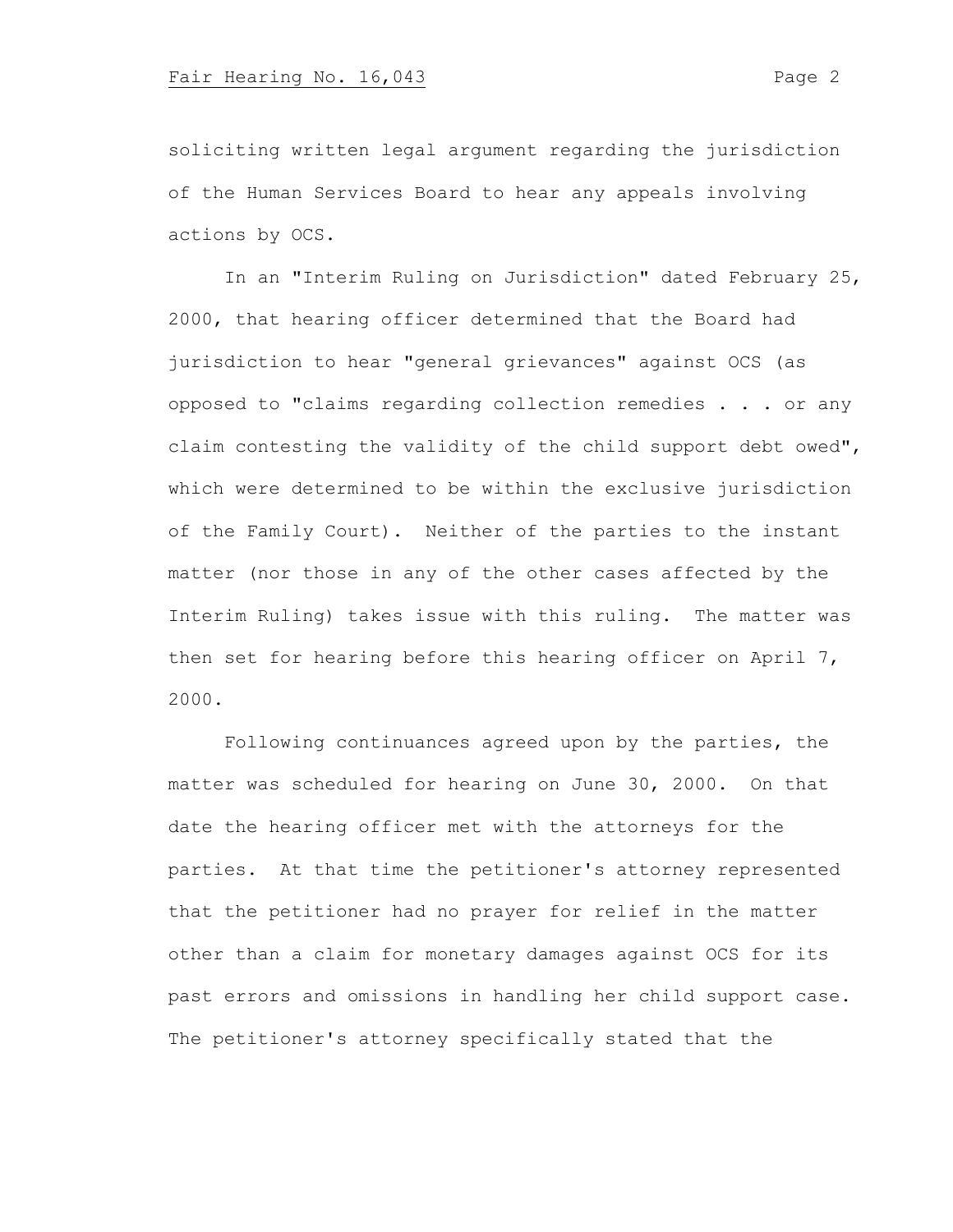## Fair Hearing No. 16,043 Page 3

petitioner was not seeking any ongoing services from OCS or any other type of current or prospective relief.

Based on this representation, the hearing officer informed the parties that he would not take any evidence in the matter unless and until the petitioner submitted legal argument convincing him or the Board that the Board had jurisdiction to grant the relief sought by the petitioner. The petitioner's attorney agreed that she would consult with the petitioner and inform the Board and OCS whether she wished to file a written argument on the issues of jurisdiction and relief.

Nothing was heard from the petitioner or her attorney until July 13, 2000, when the petitioner, herself, wrote the hearing officer expressing displeasure with his "treatment" of her at the hearing on June 30, 2000, stating that her attorney was no longer representing her, and requesting "a decision in writing as to why I spent money and time to attend the scheduled fair hearing I was due, only to have you decide not to hear my case."

On July 18, 2000, the hearing officer sent the petitioner and the attorneys for the petitioner and OCS a memo directing the petitioner's attorney to clarify the status of her representation of the petitioner, and giving the petitioner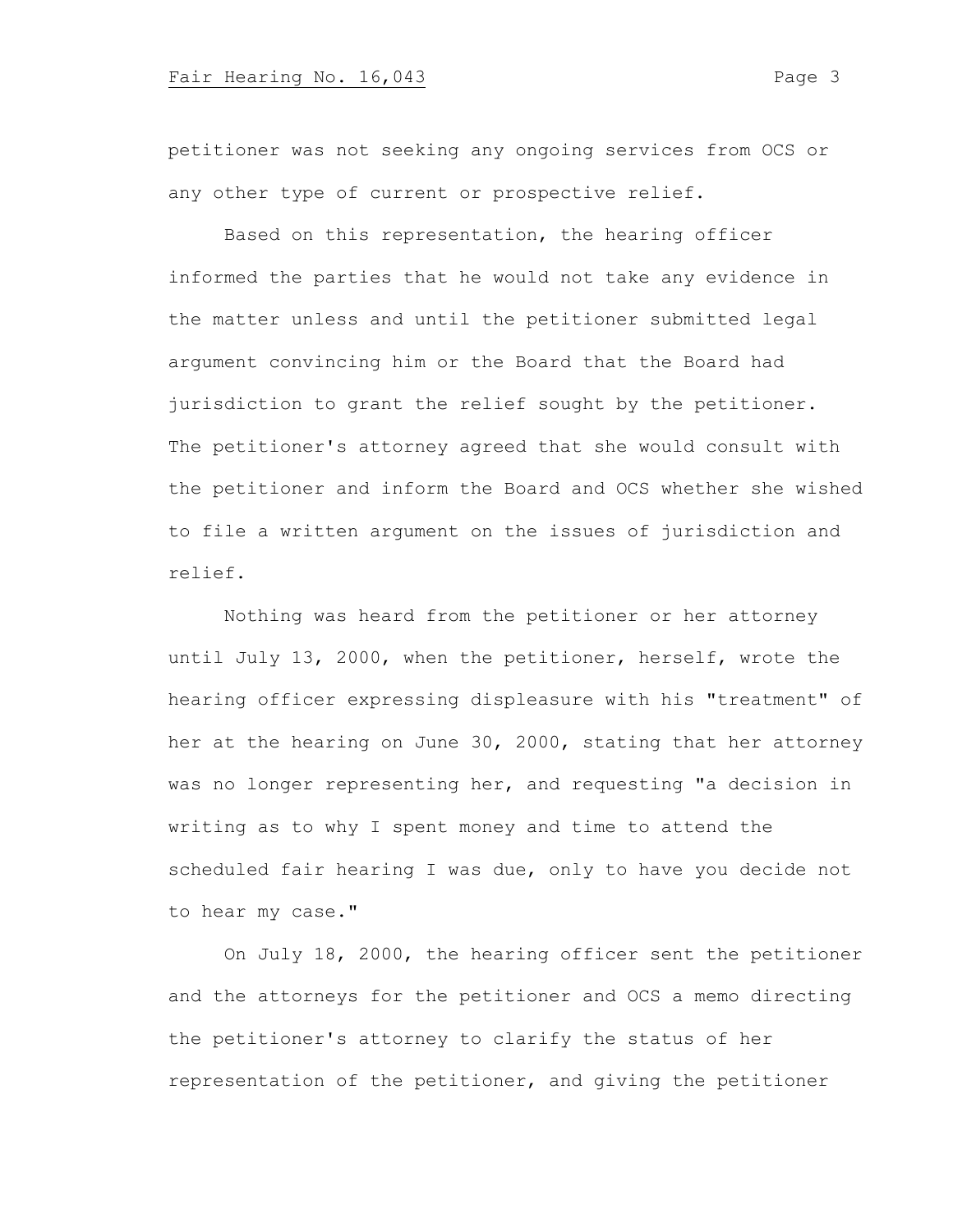until August 4, 2000 to file any legal argument she wished to submit.

On July 20, 2000 the Board received a "proposed recommendation" from OCS that the matter be dismissed for lack of subject matter jurisdiction.

On July 25, 2000, the petitioner's attorney sent a letter to the hearing officer stating, inter alia, that she was continuing to represent the petitioner, that the petitioner continued to maintain that she is entitled to a hearing, and that she was requesting an extension of time until August 11, 2000 in which to file a formal legal brief on the issue of damages.

By memo dated July 27, 2000, the hearing officer granted the petitioner's request for an extension of time. The petitioner's attorney completed the filing of her written memorandum on August 17, 2000.<sup>1</sup>

The petitioner makes essentially three arguments regarding jurisdiction. The first is that the Board has jurisdiction under OCS rules to consider any "general

 $1$  In addition to the issues addressed in this Recommendation the petitioner's written submissions raise (for the first time) a claim for prospective relief concerning tax offsets based on a letter dated July 21, 2000 the petitioner had received from a paralegal at OCS. The hearing officer has informed the parties that he will retain separate jurisdiction of this aspect of the petitioner's claim. It will not be addressed further in this Recommendation.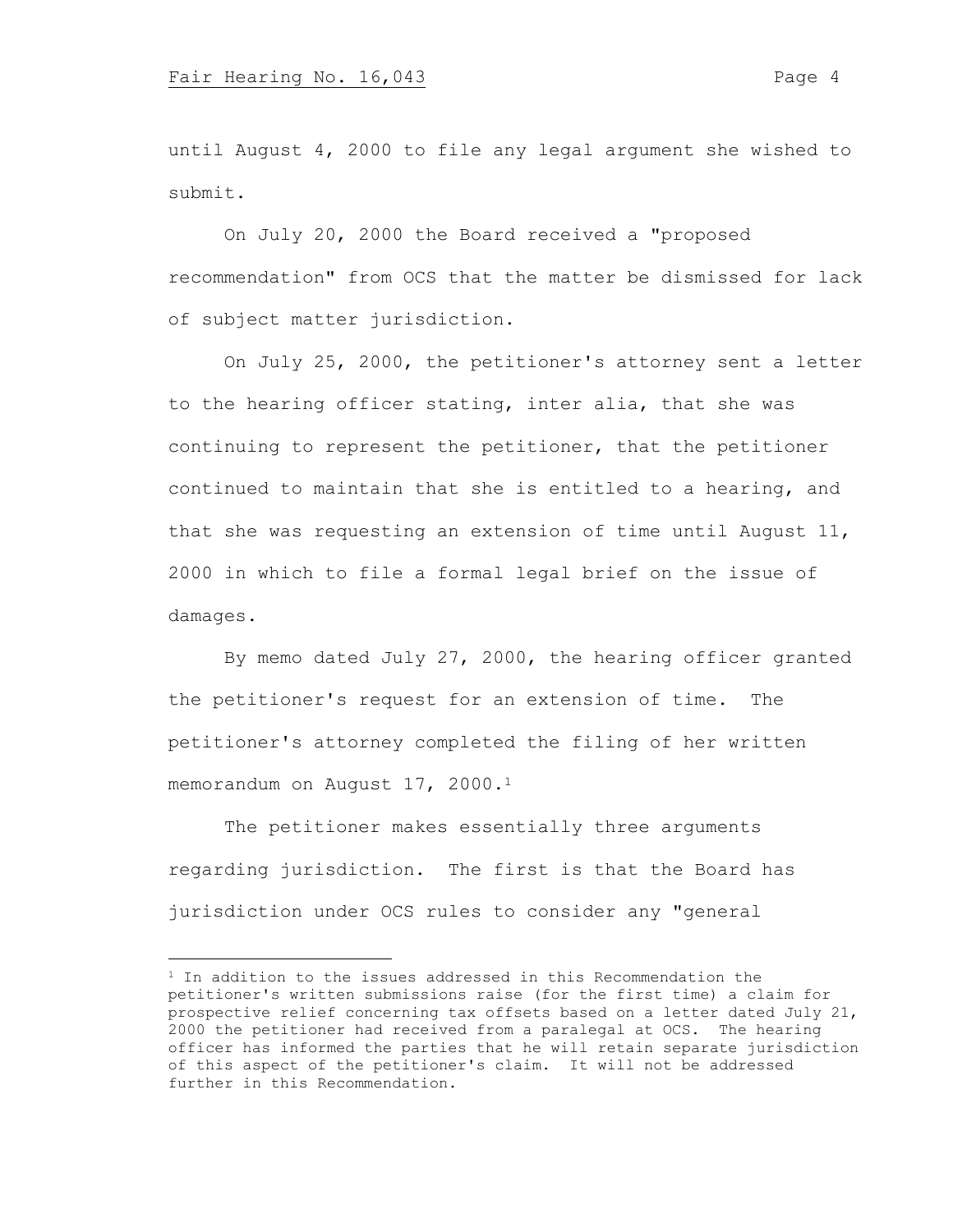grievance" brought by an individual against that agency. The second is that the Board's statutes give it jurisdiction "to hold OCS accountable for its actions". And the third is that the Board has jurisdiction to award monetary "damages" against OCS. These will be addressed in order.

### I. General Grievances

The petitioner cites OCS rules defining "general grievances" as all grievances with that agency except those involving collection remedies or the amount and/or validity of the child support debt. (See OCS Rule §§ 2800 and 2802A.) As noted above, the parties do not dispute (and the hearing officers have specifically ruled) that such grievances are within the jurisdiction of the Human Services Board. The petitioner concedes, however, that the "exact nature of such appeals has not been well established". The issue in this case stems from the fact that even though the petitioner harbors grievances against OCS regarding alleged past actions and omissions she is not asking the Board to provide her with any relief other than monetary damages.

3 V.S.A. § 3091(a) provides as follows:

An applicant for or recipient of assistance, benefits or social services from . . . the office of child support  $\ldots$  . may file a request for a fair hearing with the human services board. An opportunity for a fair hearing will be granted to any individual requesting a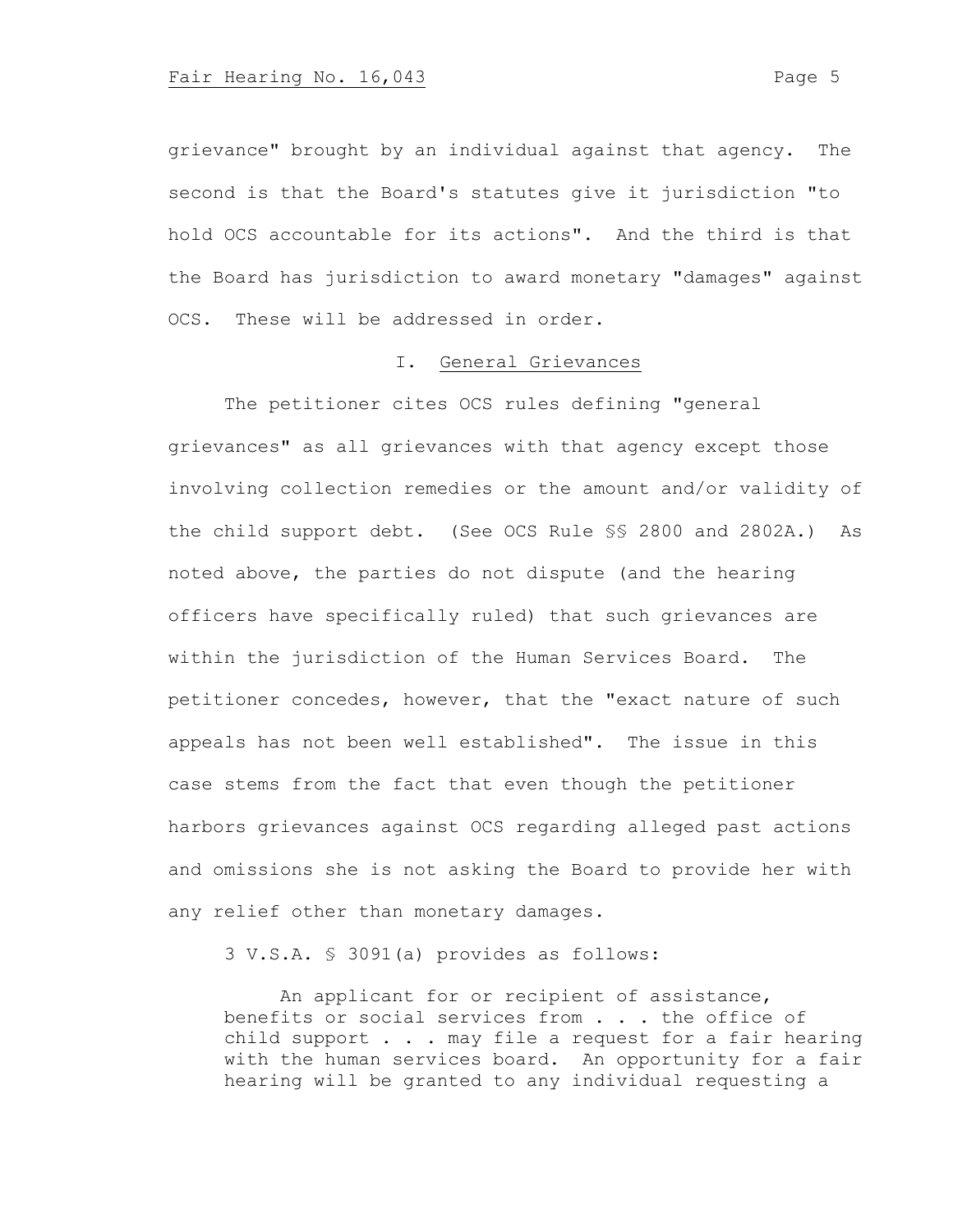hearing because his or her claim for assistance, benefits or services is denied, or is not acted upon with reasonable promptness; or because the individual is aggrieved by any other agency action affecting his or her receipt of assistance, benefits or services . . . or because the individual is aggrieved by agency policy as it affects his or her situation.

(Emphasis added.)

The emphasized portions of the above section make clear that the Board's jurisdiction is limited to addressing current grievances. In this case the petitioner seeks to have the Board review alleged past actions and omissions by OCS that, by her admission, no longer affect her--other than the fact that she feels she is now entitled to monetary "damages". This, of course, begs the question, addressed below, of whether the Board (or any administrative body) can award damages. That issue notwithstanding, however, it must be concluded that § 3091(a), supra, only confers standing on those individuals with ongoing grievances against an agency that affect their current situations.

## II. Jurisdiction to Hold OCS Accountable for its Actions

As noted above, the petitioner asks the Board to make findings regarding several alleged actions and omissions of OCS regarding its past handling of her case. The petitioner admits that she, herself, is no longer affected by those actions (except for damages). However, based on her alleged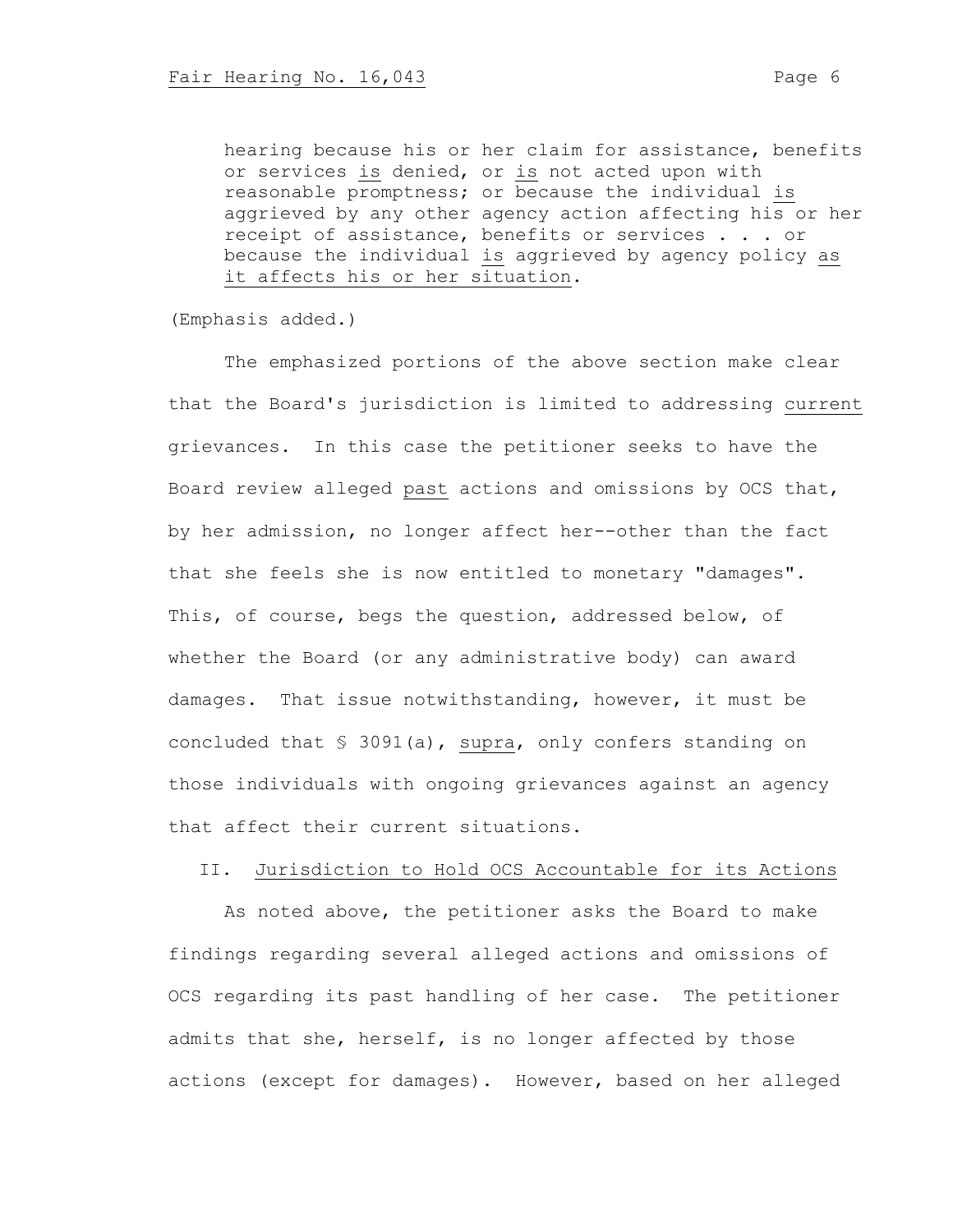experiences, she seeks a ruling from the Board ordering OCS to make certain changes in the way it processes claims, communicates with its clients, and evaluates and monitors staff performance. She argues that such relief is within the Board's jurisdiction because of its alleged "supervisory" relationship to OCS.

The petitioner's position is directly contrary to well established law. 3 V.S.A. § 203 provides that administrative agencies and boards "shall exercise only the powers and perform the duties imposed by law. . ." The Vermont Supreme Court has held that the above statute is "unambiguous and absolute on its face"; and that administrative authority "cannot arise through implication. An explicit grant of authority is required". Miner v. Chater, 137 Vt. 330, 333 (1979).

The scope of the Board's authority to grant relief is set forth in 3 V.S.A. § 3091(d) as follows:

After the fair hearing the Board may affirm, modify or reverse decisions of the agency; it may determine whether an alleged delay was justified; and it may make orders consistent with this title requiring the agency to provide appropriate relief including retroactive and prospective benefits. The board shall consider, and shall have the authority to reverse or modify, decisions of the agency based on rule which the board determines to be in conflict with state or federal law. The board shall not reverse or modify agency decisions which are determined to be in compliance with applicable law, even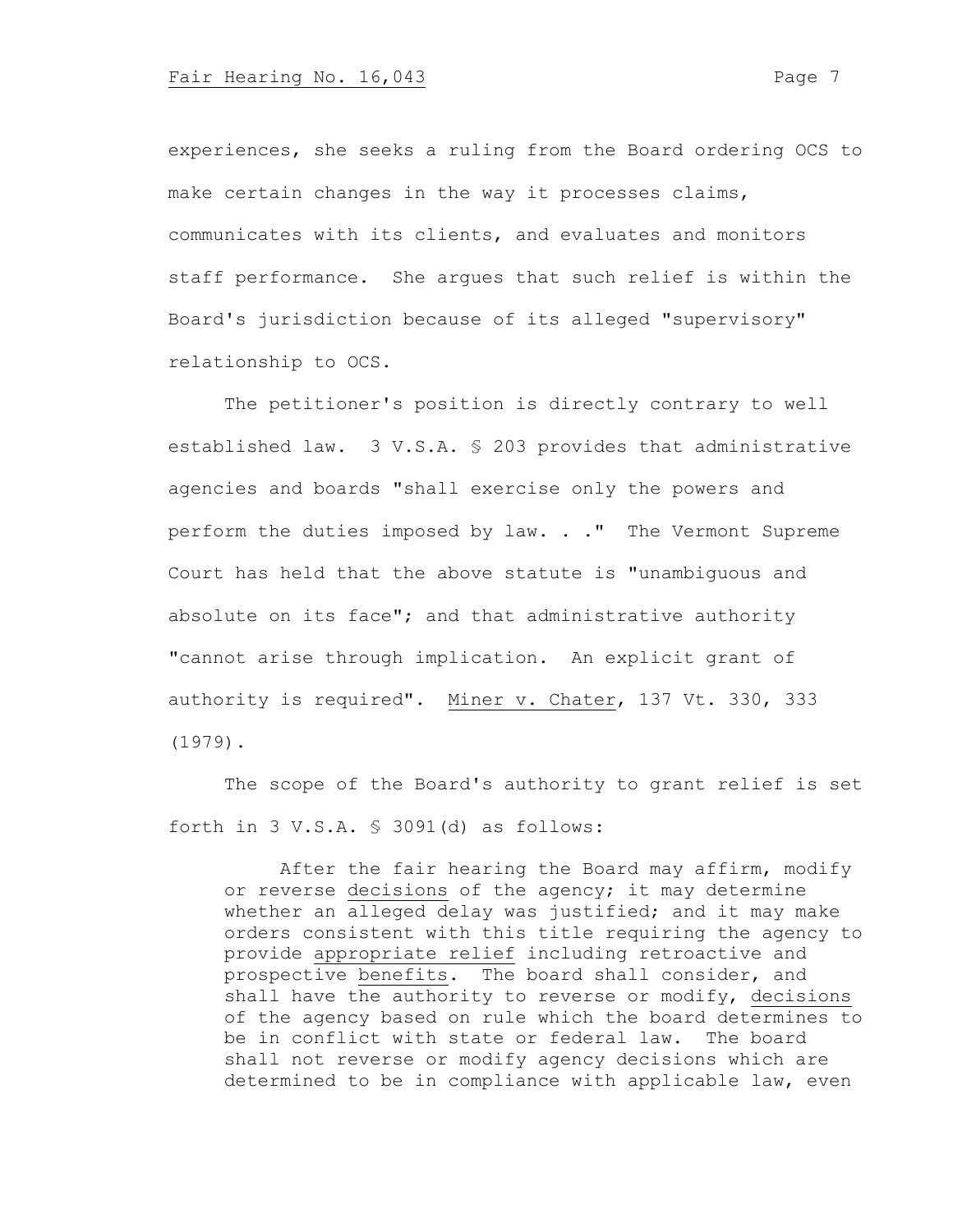though the board may disagree with the results effected by those decisions.

(Emphasis added.)

In interpreting the above provision, the Vermont Supreme Court has held "that the subject matter of appropriate relief is 'benefits' or a benefit-like award". Scherer v. DSW, Dkt No. 94-206 (Mar. 24, 1999). It has also been held that the Board does not have jurisdiction over "practices and procedures" of an administrative agency other than to address a specific grievance by an affected individual. See Swan v. Stoneman, 635 F.2d 97 (2d Cir. 1980).

It is thus clear that the Board's relationship to the agency is anything but "supervisory". The changes in OCS policy and procedures sought by the petitioner would affect every client of that agency (presumably including many who would have no complaints whatsoever about the agency's present policies). This is clearly beyond the scope of the Board's jurisdiction. The law is clear that the Board's review is limited to specific "decisions" by an agency, not its general practices.

The petitioner correctly points out that in a prior HSB decision, Fair Hearing No. 13,294, the Board made several findings against OCS similar to the ones now being alleged by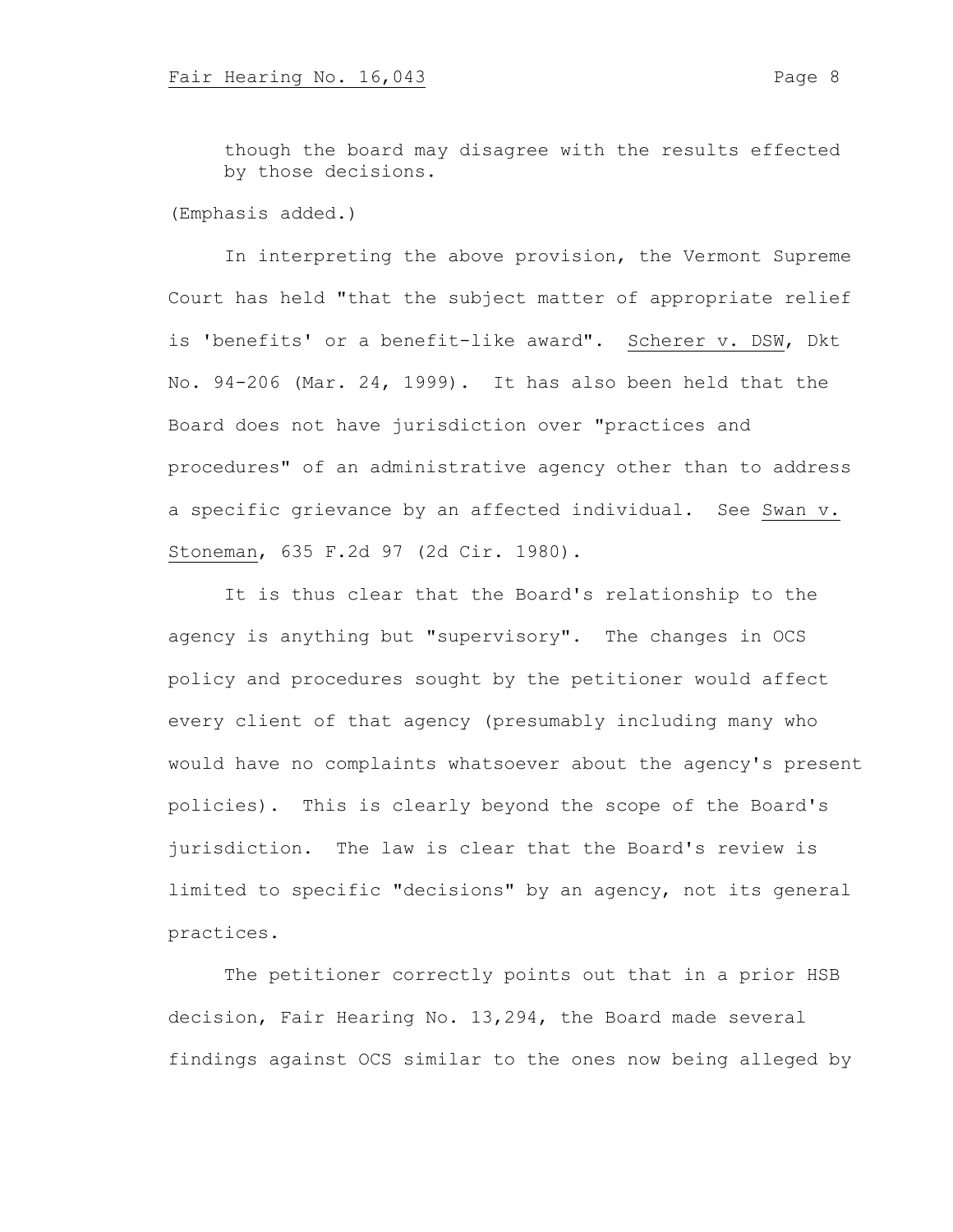the petitioner. In that case, however, the petitioner had a clear ongoing grievance with the agency, and the Board's findings in that case were pertinent to, and support for, the relief that was ordered, which was entirely prospective and specific only to the petitioner in that case.<sup>2</sup> In this case, the petitioner makes no claim for ongoing relief for herself other than monetary damages. Thus, this matter is clearly distinguished from Fair Hearing No. 13,294. (Not incidentally, it should be noted that in Fair Hearing No. 13,294 the Board specifically rejected that petitioner's claim for monetary damages [see infra].)

In her memorandum the petitioner also refers to an earlier ruling by the Family Court in this matter that "the magistrate cannot rewrite (OCS) policy". The petitioner infers from this that the Board is the "only forum where this can happen". While it would be a novel legal argument that an administrative body can assume such powers simply by default, the petitioner is simply mistaken that no other avenue of redress exists for citizens opposed to the policies and procedures of an administrative agency. By law, an agency's power to prescribe and enforce rules is "subject to the

<sup>2</sup> That relief was to order OCS to file a lien and force a sale of real property owned by the absent parent and to take other "timely enforcement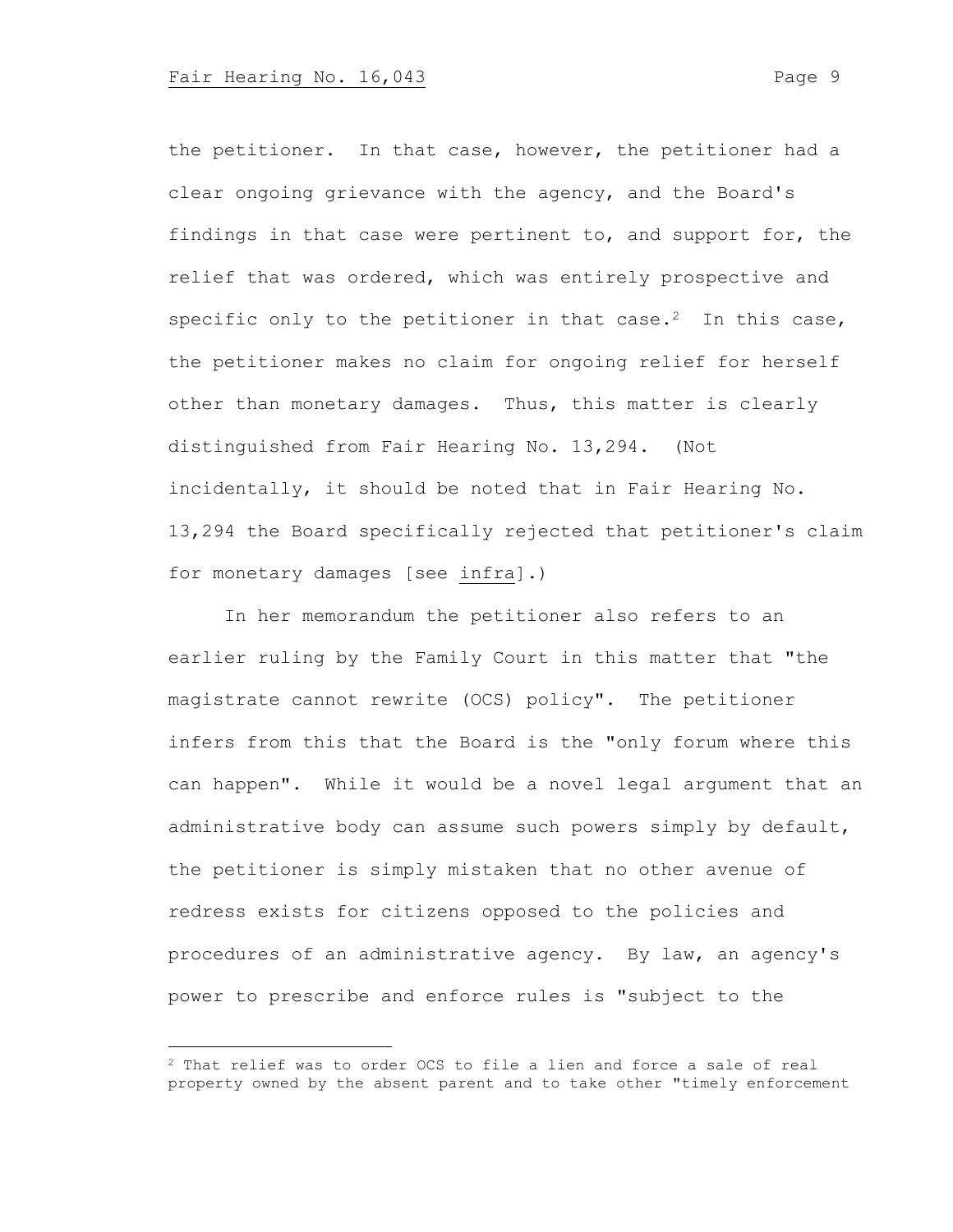approval by the Governor". See 3 V.S.A. § 206. Beyond that, if agency policies and procedures are alleged to be unlawful, there is always the potential availability of individual or class action judicial relief.<sup>3</sup>

# III. Damages

The heart of the petitioner's complaint, however, is her claim for monetary damages against OCS. Unfortunately in this regard, the petitioner must acknowledge the existence of at least two Vermont Supreme Court rulings (one affirming a ruling by the Human Services Board) holding that "an administrative agency may not adjudicate private damages claims". Scherer v. DSW, Id., and In re Buttolph, 147 Vt. 641 (1987). The petitioner makes no real legal argument against these holdings, but urges they should be overturned as a matter of the law's "never ending need for keeping common law principles abreast with the time" (citing Rotherberg v. Olenik, 128 Vt. 295, 305 [1970]).

action" against him.

<sup>3</sup> The petitioner might argue that judicial relief is beyond her means to pursue. However, it cannot be concluded that the difficulty in obtaining alternative available relief confers jurisdiction in and of itself on a more-easily-accessed tribunal. See Sienkiewycz v. Dressell, 151 Vt. 421, 424 (1989).